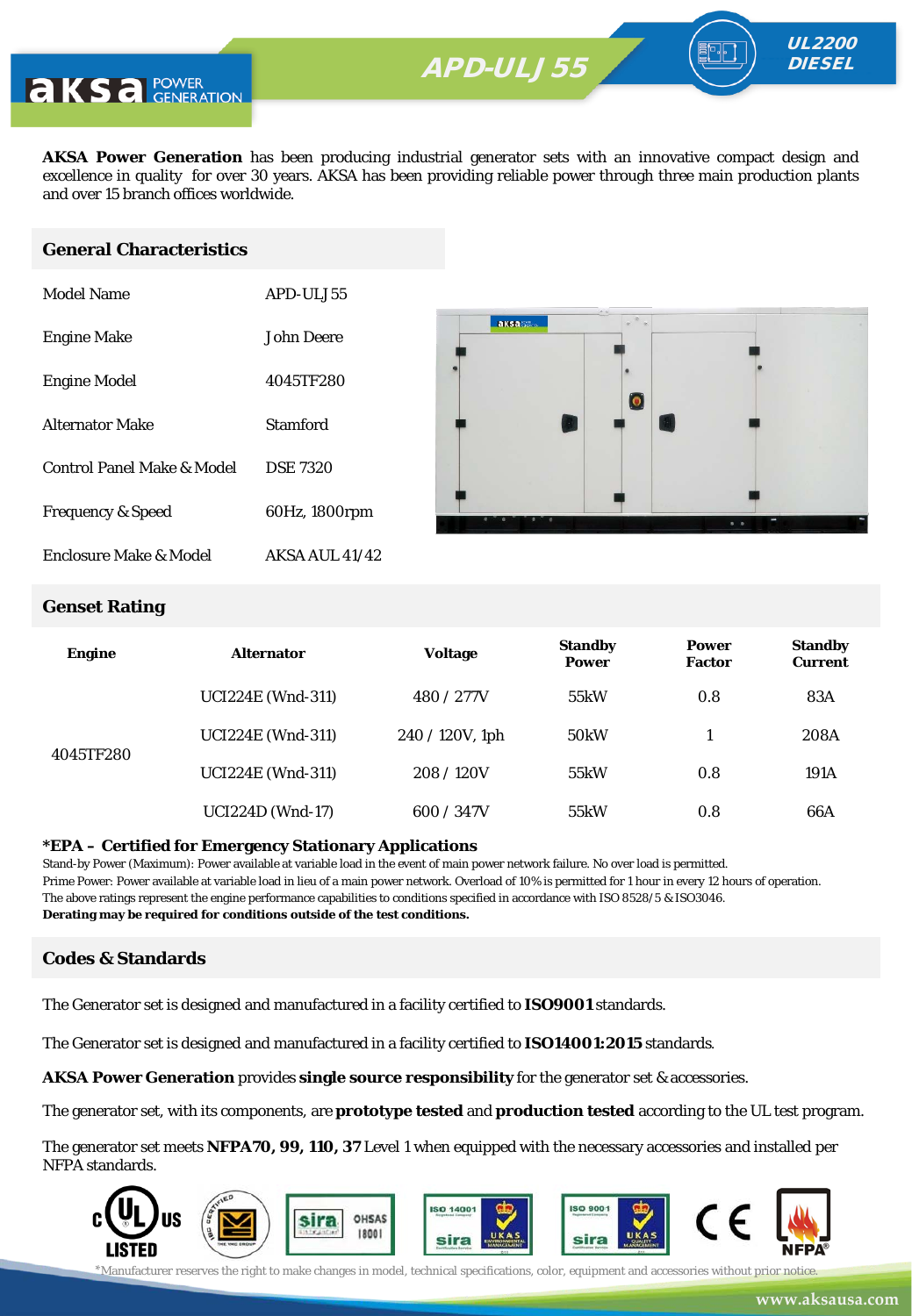# APD-ULJ55





FO

# **Engine Data**

## **Electric System**

| Manufacturer                  | <b>John Deere</b>       | <b>System Voltage</b>                | 12V                       |  |
|-------------------------------|-------------------------|--------------------------------------|---------------------------|--|
| Model                         | 4045TF280               | Starter Rolling Current @32°F        | 780 Amps                  |  |
| Displacement & Cylinders      | 4.5 L / 4 Cylinders     | Battery Qty, Rating, CCA             | 1 x 60Ah                  |  |
| <b>Engine Type</b>            | In-line, 4 Cycle        |                                      |                           |  |
| <b>Engine Speed</b>           | 1800rpm                 | <b>Cooling System</b>                |                           |  |
| Engine Prime Power w/Fan      | 57kW                    | <b>Radiator Cooling System Type</b>  | <b>Closed Circuit</b>     |  |
| Engine Standby Power w/Fan    | 63kW                    | <b>Radiator Ambient Temp</b>         | $>50\degree C$            |  |
| Aspiration                    | Turbocharged            | <b>Coolant Capacity, Engine Only</b> | 9 quart                   |  |
| <b>Compression Ratio</b>      | 19.0:1                  | Max Top Tank Temp                    | 230 °F                    |  |
| Bore / Stroke                 | 106 mm / 127 mm         | Thermostat, Start - Fully Open       | $180 - 202$ °F            |  |
| Governor type                 | Mechanical              | <b>Exhaust System</b>                |                           |  |
| Engine crankcase vent system  | Open                    | <b>Exhaust Temperature</b>           | $1074$ °F                 |  |
| Ratio, Air: Fuel              | 24:1                    | <b>Max Allowable Exhaust</b>         | 7.5 kPa                   |  |
| <b>BMEP, Standby Power</b>    | 1748 kPa                | Restriction                          |                           |  |
| <b>Friction Power</b>         | 13kW                    | <b>Exhaust Gas Flow</b>              | 679 ft. <sup>3</sup> /min |  |
| Designed / Calibrated to Meet | EPA Tier 3              | <b>Air Intake System</b>             |                           |  |
|                               |                         | <b>Engine Air Flow</b>               | 187 ft. $3$ /min          |  |
| <b>Fuel System</b>            |                         | <b>Max Intake Air Restriction</b>    |                           |  |
| <b>Combustion System</b>      | <b>Direct Injection</b> | (Clean Element)                      | 3.0 kPa                   |  |
| Max Fuel Inlet Temp.          | 176 °F                  | Air Filter Type                      | Dry Paper Element         |  |
| <b>Total Fuel Flow</b>        | $117$ lb/hr             | <b>Lubrication System</b>            |                           |  |
| <b>Fuel Consumption</b>       |                         | Oil Pressure at Rated Speed          | 320 kPa                   |  |
| <b>Standby Power (110%)</b>   | $4.59$ gal/h            | Oil Pressure at low idle             | 105 kPa                   |  |
| <b>Standby Power (75%)</b>    | $3.56$ gal/h            | Max Oil Carryover in Blow-by         | $0.002$ lb/hr             |  |
| <b>Standby Power (50%)</b>    | 2.47 gal/h              | Max Crankcase Pressure               | $0.5$ kPa                 |  |
| Standby Power (25%)           | $1.45$ gal/h            |                                      |                           |  |

\*Manufacturer reserves the right to make changes in model, technical specifications, color, equipment and accessories without prior notice.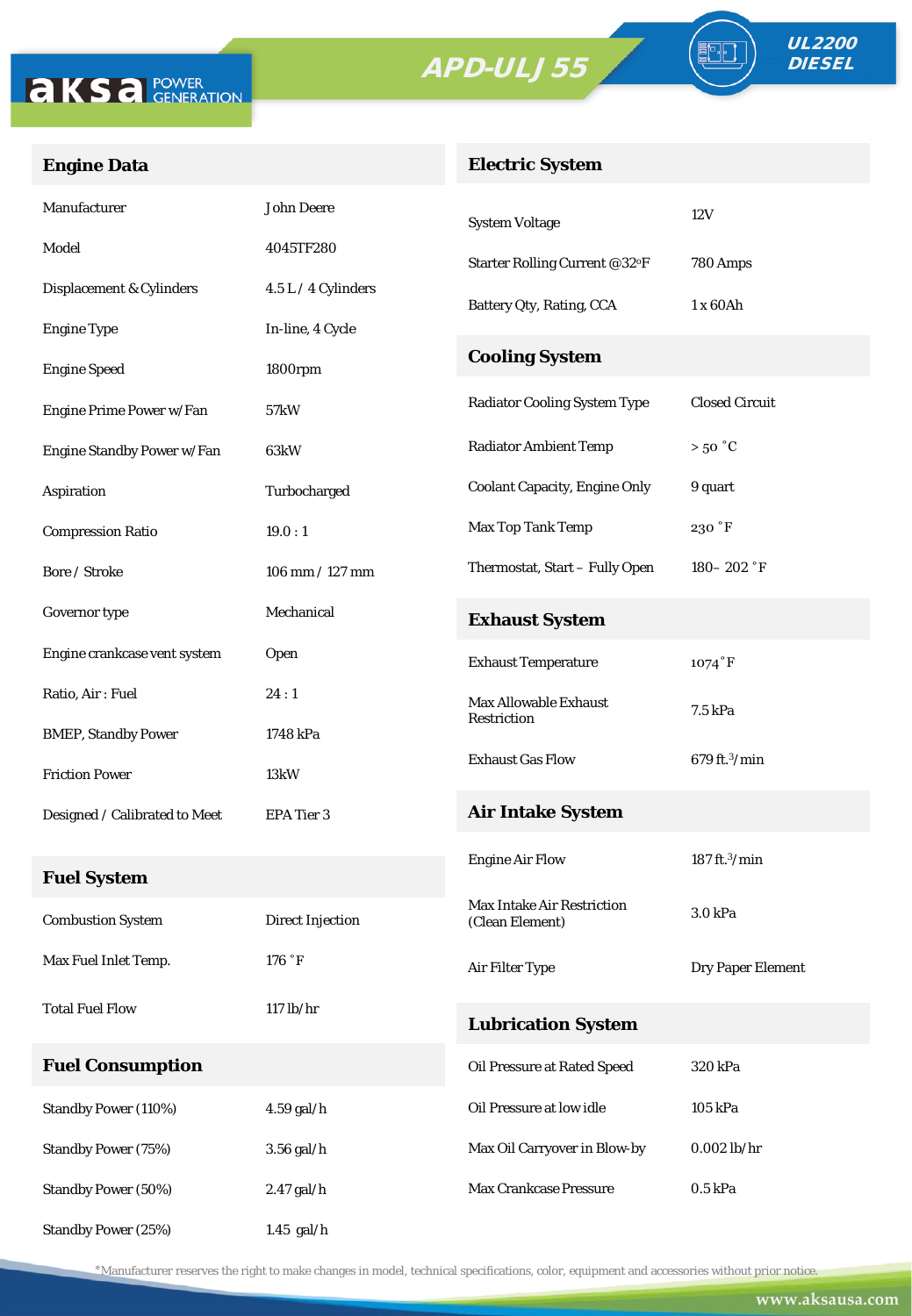# APD-ULJ55



90

## **Alternator Data**

| <b>Controller Data</b> |  |
|------------------------|--|
|                        |  |

| Manufacturer                                        | Stamford                | Manufacturer                                                                                            | <b>DSE</b>                          |  |  |  |
|-----------------------------------------------------|-------------------------|---------------------------------------------------------------------------------------------------------|-------------------------------------|--|--|--|
| <b>Standards</b>                                    | <b>BS EN 60034</b>      | Model<br>7320 MK II                                                                                     |                                     |  |  |  |
| <b>Control System</b>                               | <b>PMG</b>              | <b>Controller Features &amp; Benefits</b>                                                               |                                     |  |  |  |
| A.V.R.                                              | <b>MX341</b>            | Microprocessor controlled, UL & NFPA110 Compatible                                                      |                                     |  |  |  |
| <b>Voltage Regulation</b>                           | ±1%                     | License free PC Software (Non-proprietary Software)                                                     |                                     |  |  |  |
| <b>Insulation System</b>                            | Class H                 | IP65 rating offers increased resistance to water ingress                                                |                                     |  |  |  |
| Protection                                          | IP23                    | Modules can be integrated to building management systems<br>Real time clock provides accurate event log |                                     |  |  |  |
| <b>Rated Power Factor</b>                           | 0.8                     | Four line back-lit LCD text display                                                                     |                                     |  |  |  |
| <b>Stator Winding</b>                               | Double Layer Concentric | Five key menu navigation, two wire start/stop at Auto mode                                              |                                     |  |  |  |
|                                                     | <b>Two Thirds</b>       | Front panel editing with PIN protection                                                                 |                                     |  |  |  |
| <b>Winding Pitch</b>                                |                         | Support up to three remote display modules                                                              |                                     |  |  |  |
| <b>Winding Leads</b>                                | 12                      | Configurable timers and alarms                                                                          |                                     |  |  |  |
| <b>Telephone Interference</b>                       | THF $< 2 \%$            | Multiple date and timer scheduler                                                                       |                                     |  |  |  |
| <b>Waveform Distortion</b>                          | No Load < $1.5\%$       | <b>Integral PLC editor</b>                                                                              |                                     |  |  |  |
|                                                     |                         | 'Protections disabled' feature                                                                          |                                     |  |  |  |
| Maximum Over speed                                  | 2250 rev/min            | Load switching (load shedding and dummy load outputs)                                                   |                                     |  |  |  |
| <b>Battery Charger &amp; Electrical System Data</b> |                         | Fully configurable via DSE Configuration Suite PC Software                                              |                                     |  |  |  |
|                                                     |                         | SCADA monitoring via DSE Configuration Suite PC Software                                                |                                     |  |  |  |
| Manufacturer                                        | ComAp                   | <b>Protection</b>                                                                                       | <b>Instruments</b>                  |  |  |  |
| Model                                               | <b>InteliCharger</b>    | Gen. Voltage - under / over<br>✓                                                                        | $\checkmark$ Gen. Voltage (L-L/L-N) |  |  |  |
| <b>Input Voltage</b>                                | $85V \sim 264V$ AC      | Gen. Freq. - under / over<br>✓                                                                          | $\checkmark$ Gen. Frequency         |  |  |  |
|                                                     |                         | $\checkmark$ Engine Speed – under / over                                                                | $\checkmark$ Engine speed           |  |  |  |
| Output Voltage / Current                            | 13.8V Float / 4A pk     | $\checkmark$ Engine Oil Pressure – low                                                                  | $\checkmark$ Oil Pressure           |  |  |  |
| <b>Jacket Water Heater Data</b>                     |                         | $\checkmark$ Engine Temp - low / high                                                                   | $\checkmark$ Water Temperature      |  |  |  |
|                                                     |                         | $\checkmark$ Battery Voltage – low / high                                                               | $\checkmark$ Battery Voltage        |  |  |  |
| Manufacturer                                        | Hotstart                | ✓ Weak Battery                                                                                          | <b>Run Time</b><br>✓                |  |  |  |
| Model                                               | TPS101GT10-000          | $\checkmark$ Fail to Start / Stop                                                                       | <b>Phase Sequence</b><br>✓          |  |  |  |
|                                                     |                         | $\checkmark$ Charge Alternator Fail                                                                     | <b>Power monitoring</b>             |  |  |  |

Power 1000W

Input Voltage 120V

 $\checkmark~$  Over Current & Load (kW/kVAr)

 $\checkmark$  Unbalanced Load  $\checkmark$  Power Factor  $\checkmark$  Independent Earth Fault  $\checkmark$  Generator Current  $\begin{array}{ccc} \checkmark & \text{Generator Load} \ (\%) \end{array}$  $\checkmark$  Loss of Speed Signal  $\checkmark$  Earth Current

(kWh/kVAh/kVArh)

(kWh/kVAh/kVArh)

 $\checkmark$  Power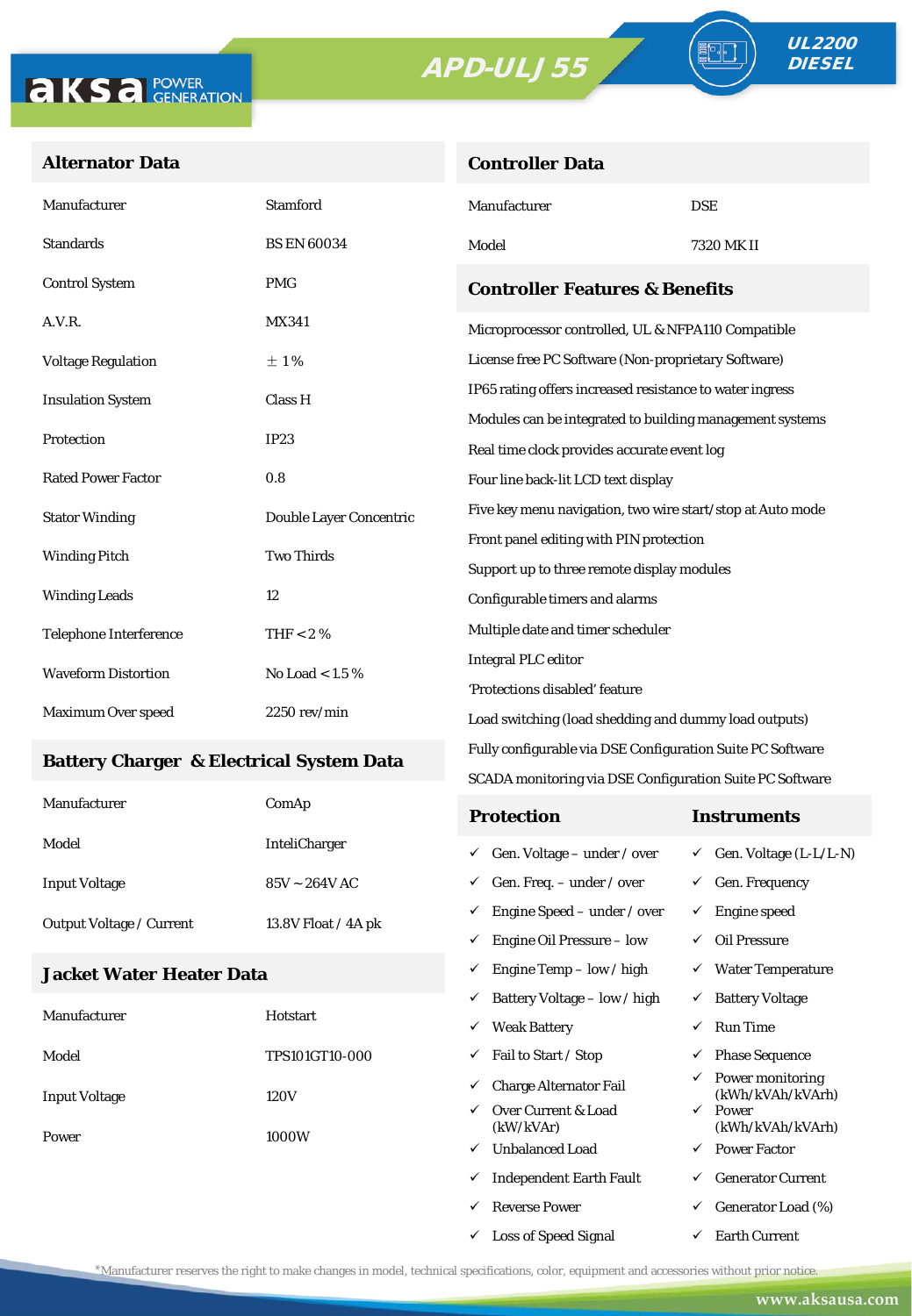# APD-ULJ55





| <b>Enclosure Features</b>                                    | <b>Enclosure Features</b>                                    |  |  |
|--------------------------------------------------------------|--------------------------------------------------------------|--|--|
| $\checkmark$ Heavy Duty Steel / Aluminum Structure           | $\checkmark$ Internally Mounted Exhaust System with Rain Cap |  |  |
| $\checkmark$ E-Stop on Enclosure                             | $\checkmark$ Coolant Fill Cap                                |  |  |
| $\checkmark$ Control Panel Eliminated from Engine Vibrations | $\checkmark$ Removable Base Frame Lifting Hooks              |  |  |
| ✓ Standard Sound Attenuation Foam                            | $\checkmark$ Oil & Coolant Drain Ports                       |  |  |
|                                                              |                                                              |  |  |

 $\checkmark$ Plastic Covered Corrosion Resistant Locks & Hinges

 $\checkmark~$  Easy Access for Maintenance

| <b>Open Skid Gen</b> |                    | <b>Level 1 Enclosure</b>            |                    | <b>Level 2 Enclosure</b>            |                    |
|----------------------|--------------------|-------------------------------------|--------------------|-------------------------------------|--------------------|
| Length               | 92.1 in            | Length                              | 116.5 in           | Length                              | $116.5$ in         |
| Width w/o lift hooks | 43.3 <sub>in</sub> | Width w/o lift hooks                | 43.3 <sub>in</sub> | Width w/o lift hooks                | 43.3 <sub>in</sub> |
| Height               | 53.5 in            | Height                              | 66.3 in            | Height                              | $82$ in            |
| Dry Weight           | 2150 lb            | Dry Weight                          | 3300 <sub>lb</sub> | Dry Weight                          | 3650 lb            |
|                      |                    | <b>Sound Pressure</b><br>@ 7 meters | 69dB(A)            | <b>Sound Pressure</b><br>@ 7 meters | $65 \text{ dB(A)}$ |





## **Fuel Tank - UL142 Listed Base Design**

| <b>Size</b>               | 24hr (130gal)   | 48hr (260gal)   | 72hr (350gal)   |
|---------------------------|-----------------|-----------------|-----------------|
| Dimensions $(L/W/H)$ (in) | 130 / 43.3 / 12 | 130 / 43.3 / 20 | 130 / 43.3 / 26 |
| Weight (lb)               | 1130            | 1420            | 1650            |